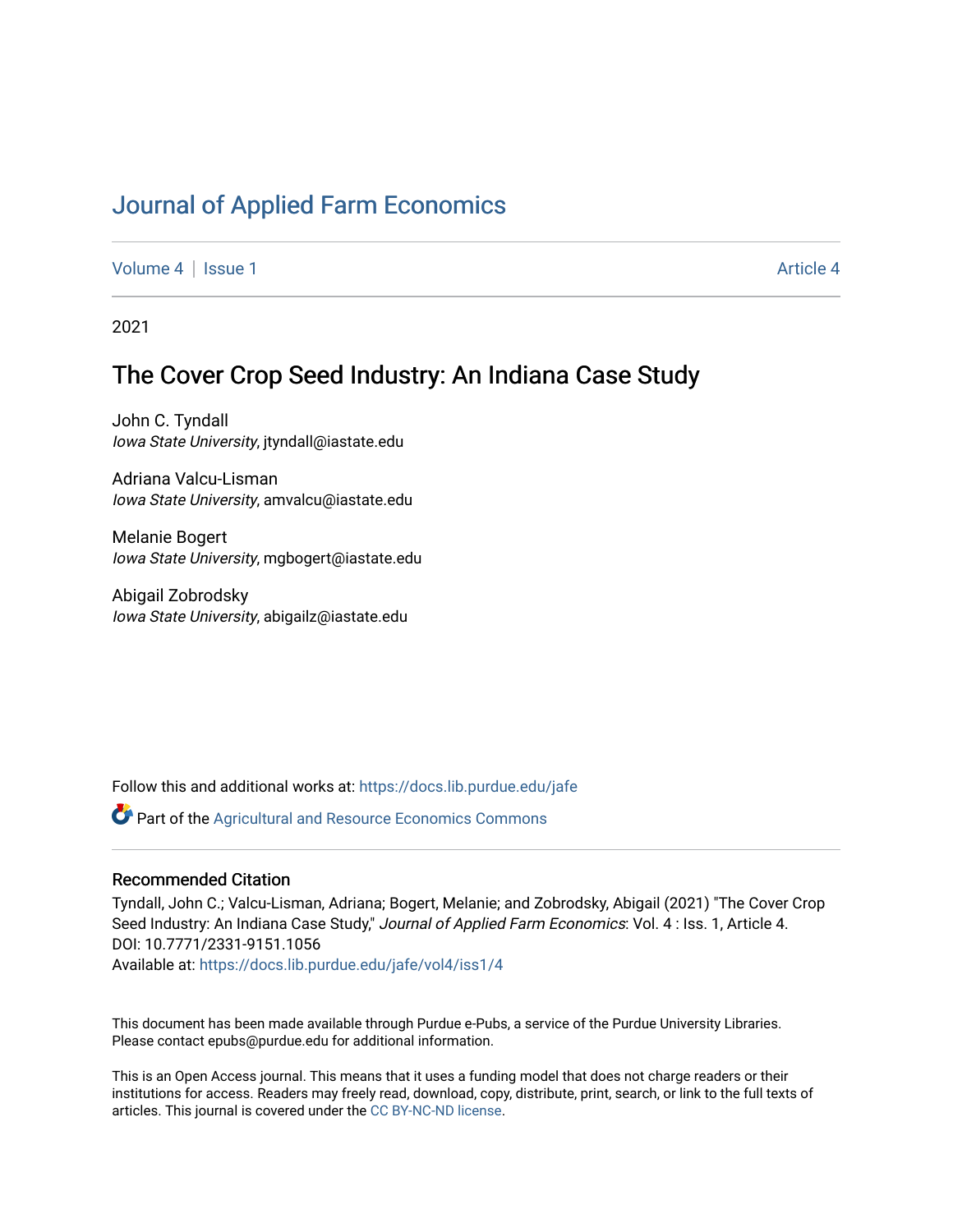# **The Cover Crop Seed Industry: An Indiana Case Study**

John C. Tyndall (Iowa State University), Adriana Valcu-Lisman (Iowa State University), Melanie Bogert (Iowa State University), and Abigail Zobrodsky (Iowa State University)

#### **ABSTRACT**

Winter cover crops are plants used to protect soils during the period between the harvest and establishment of cash crops such as corn and soybeans, effectively providing farm fields with perennial cover. The total cost of cover crops varies considerably from site to site and year to year, yet the single costliest aspect of using cover crops is the cost of seed. Seed cost also tends to be the most volatile component of the cost of cover crop use, subject to complex supply dynamics associated with producing viable seed, storage capacity, and unpredictable regional demand. We conducted a survey of seed dealers who sell cover crop seeds using the state of Indiana as a case study. The majority of the respondents believe that sales for cover crop seeds over the next five years in Indiana will increase. In response to this expected increased demand, seed dealers noted they intend to (in no particular order): increase contracted cover crop seed production and invest in seed handling and storage capacity; increase direct interaction with farmers; become more active with workshops and demonstration field days; and/or create marketing materials that specifically promote the soil health benefits of cover crops. The top three factors seed dealers believed would improve the Indiana cover crop seed market the most were: (1) financial incentives for cover crop use; (2) improved customer knowledge of cover crop management; and tied for (3) reduced seed production costs, and broader support of cover crop usage from commodity groups. The top three topics of publicly funded research most useful to the cover crop industry were: (1) understanding factors that influence farmer cover crop adoption; (2) cover crop impact on field profitability; and (3) understanding long-term soil benefits of cover crops. Seed dealers play a unique role in conservation practices such as cover crops, not just because they are often trusted facilitators of information and guidance, but also because their business actions strongly influence available conservation opportunities, management options, and direct cost to farmers. The respondents to the survey offered their opinions regarding a number of issues that would help their business viability in a sustainable way while promoting farmer adoption of cover crops and their long-term commitment to the practice.

#### **KEYWORDS**

cover crops, seed industry, survey research, conservation, U.S. Midwest

## **INTRODUCTION**

Winter cover crops are plants used to protect soils during the period between the harvest and establishment of cash crops such as corn and soybeans, effectively providing farm fields with perennial cover. Cover crops enhance many aspects of soil health and nutrient management that return fieldlevel benefits to farmers and landowners (Clark, 2008). Soil health–related outcomes include prevention of wind and water erosion, increased soil organic matter and tilth, soil fertility, improved soil structure and hydraulic conditions, recycled nutrients, and enhanced beneficial microbial habitat (Chatterjee & Clay, 2016; Daryanto et al., 2018).

Used broadly at watershed scales, cover crops are considered a water quality Best Management Practice (Hanrahan et al., 2018; Lawrence & Benning, 2019). Water quality benefits associated with cover crops are largely due to reductions in fieldlevel runoff, erosion, sedimentation, and concomitant nutrient transport. Research has noted that cover crops can decrease field-level runoff by 80% or more, sediment loss by upward of 96%, and nitrate leaching between 18% and 96% (Blanco-Canqui et al., 2013; Blanco-Canqui, 2018).

Due to their versatility and multi-outcome nature, the USDA Natural Resource Conservation Service has long promoted winter cover crops broadly. For example, USDA cost share funding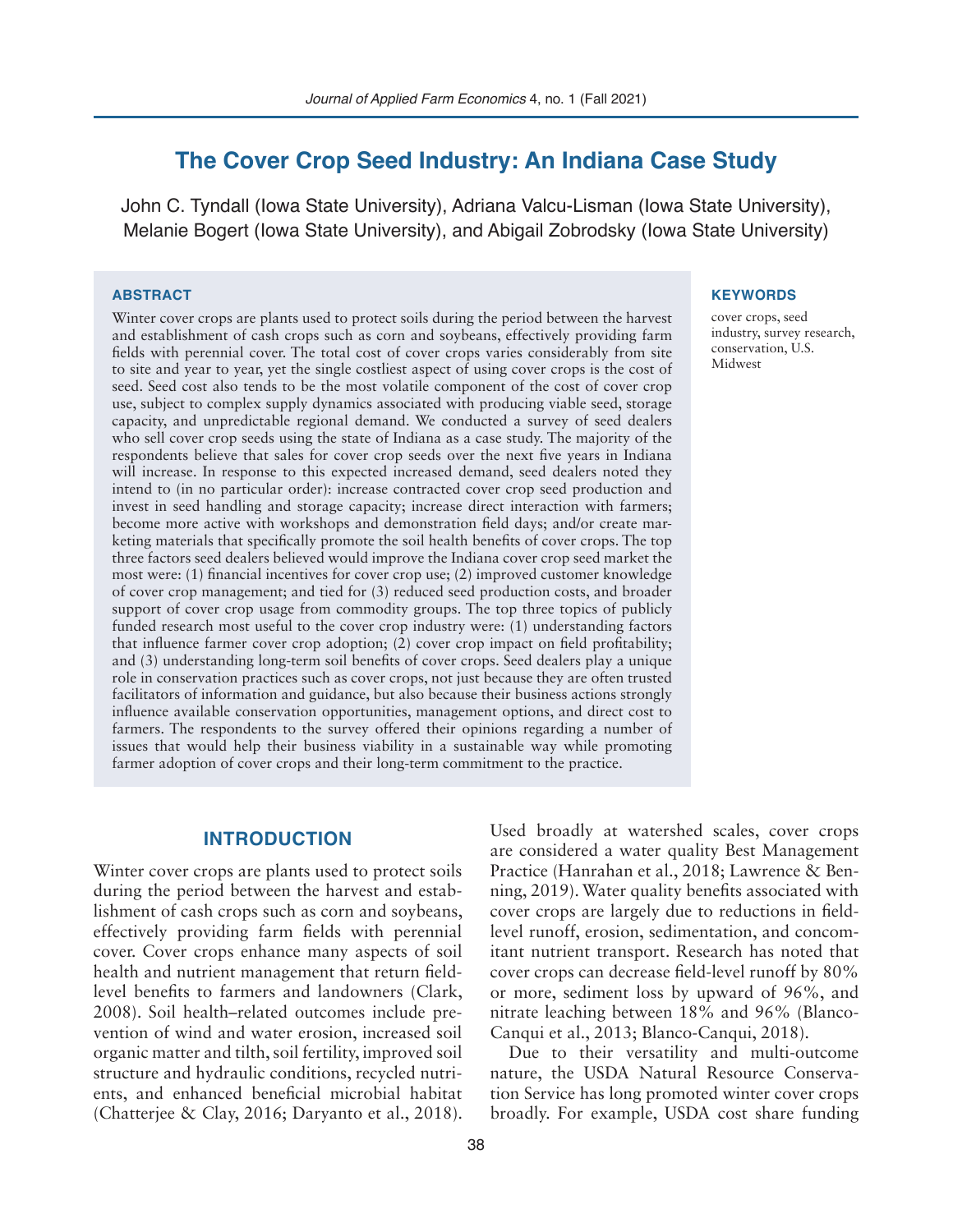for cover crops as part of the Environmental Quality Incentive Program (EQIP) increased (nominally) from about \$5 million in 2005 to more than \$90 million in 2016 (Bowman & Lynch, 2019). Cover crops are also broadly promoted by statelevel nutrient reduction strategies whose goals are to guide nutrient loss reduction (nitrate and phosphorus) from field to whole state scales (Christianson et al., 2018).

Despite evident field and watershed scale benefits, widespread farmer adoption of cover crops has been limited. Based on the 2017 USDA Census of Agriculture land cover data, less than 2% of the nation's total row crop land was planted to cover crops<sup>1</sup> (Runck et al., 2020). Cover crop usage, however, appears to be slowly increasing throughout the U.S. Midwest region (Meyers et al., 2019). This is particularly true in the state of Indiana, where farmers planted over 1,000,000 acres of cover crops in 2018, representing a 450% increase since 2011 (ISDA, 2018). Cover crops are now the third-most planted crop in Indiana next to corn and soybeans with at least 10% of all corn and soybean acres in Indiana being planted to cover crops (ISDA, 2018).

The choice of a farmer to adopt and maintain a conservation practice such as a cover crop over time involves a complex of individual, socialpsychological, institutional, land tenure, and agronomic factors that vary tremendously across farmers, geography, and time (e.g., Liu et al., 2018; Prokopy et al., 2019). The decision process also involves weighing a number of pragmatic issues. The choice of cover crop species is a function of geographical suitability (e.g., hardiness), land use goals (e.g., nitrogen scavenging, erosion control, weed management, building soil fertility and tilth, etc.), ease of establishment and termination, local or regional seed supply, availability of custom planting and management services, and overall cost (Bergtold et al., 2019; Clark, 2008). The direct cost of cover crop adoption and continuing use tends to be particularly concerning to farmers and landowners (Lira & Tyner, 2018; Roesch-McNally et al., 2018).

The total cost of cover crops can vary considerably from site to site and year to year, and it is largely contingent on cover crop species and concomitant seed cost, planting and termination methods, field conditions during planting and termination, site hydrology, soils, cash crop, and experienced yield impacts relative to the cash crop (which can be highly variable across time) (Roley et al., 2016). The single most costly aspect of using cover crops is the cost of seed, accounting for anywhere between 29 and 50% of total direct cost (Bravard 2021; Roley et al., 2016).

The high cost of cover crop seed is a fact not lost on farmers. A third of respondents to a 2012–2013 Corn Belt region farmer survey indicated seed cost alone as one of the most significant barriers in using cover crops (Bergtold et al., 2019). Seed cost also tends to be the most volatile component of the cost of cover crop use, subject to complex supply dynamics associated with producing viable seed, storage capacity, as well as variable and unpredictable regional demand (Brooks, 2019; White, 2014). In the long run, assuming demand for cover crops continues to expand in accordance with recommendations from various state-level nutrient reduction strategies (e.g., Iowa's strategy calls for ~12.5 million acres of cover cropped farmland), a broadly robust cover crop seed industry will be critical to maintaining high-quality and affordable seed throughout the region (Runck et al., 2020).

Because of the significant importance of cover crop seed cost, we conducted a survey of seed dealers who sell cover crop seeds using the state of Indiana as a case study. The objectives of this study are to better understand the status of the cover crop seed industry, explore current sales trends, and elucidate seed dealer needs, interests, and views on the future of the industry and factors that would help facilitate sustained growth and adoption of cover crops. The stakeholders of this survey data include the cover crop seed industry, state and federal agencies tasked with facilitating the adoption of cover crops as well as funding research, and farmers who currently use cover crops or are exploring the option.

# **COVER CROP SEED MARKET ANALYSIS**

# *Brief Overview of the Cover Crop Seed*  **Industry in the U.S. Midwest**

The majority of cover crop seed that farmers utilize is purchased from regional seed dealers or seed retailers (CTIC, 2017). In the U.S. Midwest, farmer trade in saved cover crop seed or purchase and use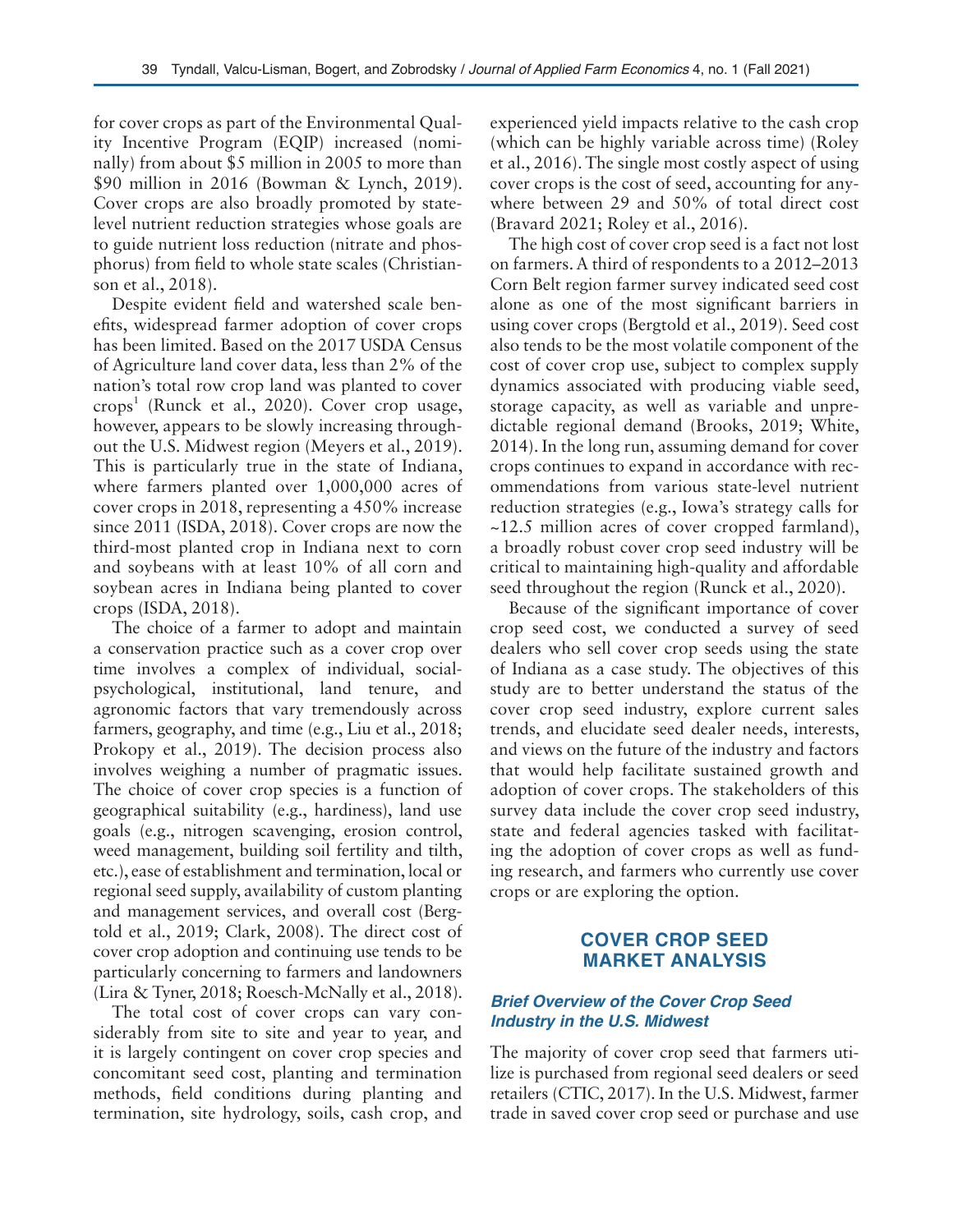of unlabeled seed is potentially illegal under federal and state laws (Groff, 2015). To meet farmer demand, seed dealers largely obtain seed by contracting with custom growers, though it is not uncommon for seed dealers to purchase seed from other dealers when inventories are unbalanced (Midwest region seed dealer 1, confidential personal communication, 2019). Individual cover crop seed dealers typically maintain seed procurement contracts with regional farmers. These farmers in turn harvest cover crop seeds from anywhere between 400 to 5,000 acres per contract (Ogawa, 2014; Midwest region seed dealer 1, confidential personal communication, 2019). Because of relatively high transportation costs, seed production tends to occur where the end use markets exist, though cool season seed utilized in the U.S. Midwest region can be produced as far away as the Willamette Valley in western Oregon (Larsen, 2019).

Seeds typically go through a series of tests for purity, germination, weed seeds, other types of contamination, weight, and moisture content (Ogawa, 2014). Though not all states regulate the small-scale seed industry in the same way, cover crop seed in Indiana is tested and/or labeled for identification, purity, and viability as per seed labeling requirements of Indiana Seed Law (Office of Indiana State Chemist, 1987).

# **Structure of Cover Crop Seed Market Survey**

In an effort to comprehensively explore the current nature of the cover crop industry relative to sources of seed for Indiana farmers, we developed a survey that covers a number of different aspects of the industry and cover crop sales during the 2017 growing season. One section of the survey involves questions regarding the scale of cover crop seed sales, who the primary buyers are of cover crop seed in Indiana (e.g., wholesale or retail seed dealers, direct sales to farmers, etc.), and the most common cover crop species sold now and 5 years ago in Indiana. Other questions were to determine industry expectations for cover crop seed sales in the next 5 years in Indiana. Another survey section explored factors that seed companies believe would improve the Indiana cover crop seed market the most (factors range from seed production-side issues to consumer-side issues). Seed company managers were asked about what

publicly available research topics they believe would be most useful to the industry. And finally, the survey asked what are the primary reasons that the seed industry believes that farmers (a) utilize cover crops and (b) are the primary barriers to cover crop adoption in Indiana.

# **METHODS AND DATA**

During summer 2018, we utilized the Dillman Tailor Design Method (Dillman et al., 2009) and conducted a mail-out survey with a Qualtrics online survey option (survey questions were the same in both modes). Iowa State University's Institutional Review Board approved the research protocol and methods. An introductory letter was mailed, followed by a booklet-type questionnaire, and a return stamped envelope for the completed survey. The initial survey mailing included a Qualtrics link for those who preferred this option. Follow-up reminder postcards were sent out two weeks after initial mailing; again an online link was provided. We sought data from an initial list of 226 national seed dealers located throughout the U.S. Midwest who were licensed to sell seed in the state of Indiana (as per the Office of Indiana State Chemist). A total of 36 dealers returned a survey. Only 19 of those who responded, however, sold cover crop seed in 2017. Based on follow-up phone calls to verify if a seed company sold cover crop seed in Indiana, we have an adjusted list of 151 known or potential Indiana cover crop seed dealers; the adjusted response rate is estimated to be at least 13% (Wiseman, 2003). Despite the relatively low response rate, we believe that our findings are still broadly informative regarding the cover crop seed industry. The results are presented as response frequencies and other descriptive statistics.

# **RESULTS**

# *Respondent Characteristics, Seed Sales, and Demand Expectations*

Most of the respondents  $(\sim 40\%; n = 8)$  are cooperative seed companies, 35% (*n* = 6) describe themselves as independent seed dealers, and the remaining respondents (*n* = 5) are wholesale seed distributors or retail seed dealers. The respondents have on average sold cover crops in Indiana for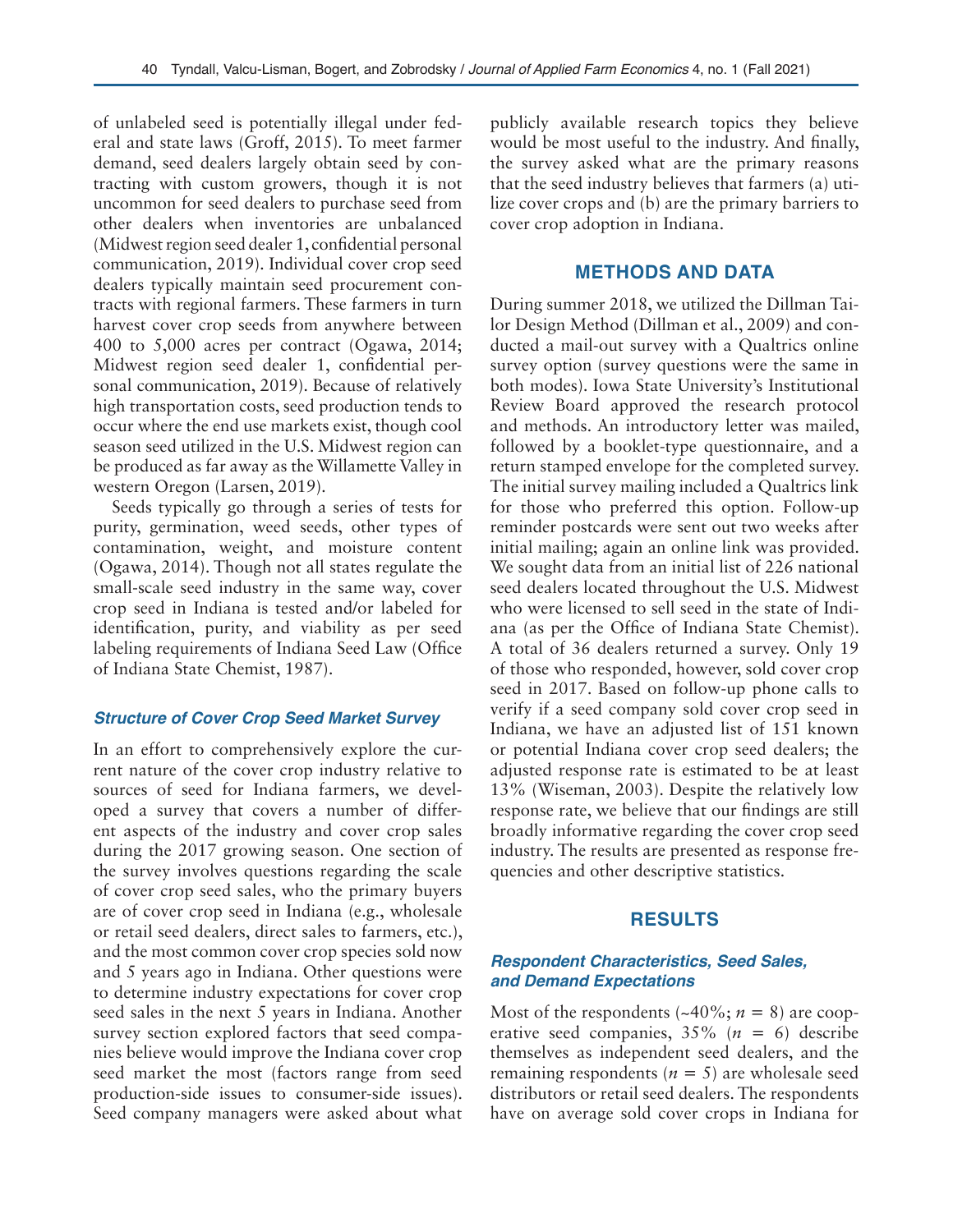about 13 years; as such they have a significant amount of experience within the industry. These seed dealers procure cover crop seed from a number of different sources in any given year (depending on the species and the volume sold). In 2017, about 35% of the seed sold in Indiana by the respondents was purchased on contract from individual farmers within the state of Indiana, 31% from farmers in adjacent states, about 22% of the seed was purchased online from national seed distributors, and 12% of the seed was grown and harvested from company-owned farmland.

In all, at least 18 different species of cover crops were sold in Indiana in 2017. The top five cover crops sold in Indiana in 2017 by these seed dealers were: cereal rye (*Secale cereal*; 25% of total sales), spring oats (*Avena sativa*; 19%), winter wheat (*Triticum aestivum*; 14%), annual ryegrass (*Lolium multiflorum*; 11%), and hairy vetch (*Vicia villosa*; about 6%). Survey respondents sold an estimated 6.34 million pounds of seed. Assuming just the top five most sold species, based on weighted sales per species plus average seeding rate per species in Indiana (as per the Midwest Cover Crops Council cover crop decision tool, http://mccc.msu. edu/2011), and assuming uniform planting conditions, this accounts for roughly 164,000 acres of cover crops. Based on reported total seed sales, we estimate that the dealers who responded to our survey supplied the seed for somewhere between 15 to 20% of the 936,000 acres of cover crops planted in 2017 (ISDA, 2018). Historically (prior 3 years, 2014–2016), our respondents indicated that cereal rye had been the primary cover crop sold, followed by winter wheat and a tie between spring oats and annual ryegrass.

The majority of seed dealers surveyed (63%;  $n = 12$ ) sold their 2017 cover crop seeds directly to farmers/landowners, with another  $19\%$  ( $n = 4$ ) selling their seed directly to retail outlets. Another 12%  $(n = 2)$  of the respondents split their seed sales to cooperatives and to farm management agencies. One dealer sold seed primarily to an NGO outlet.

Sixty-three percent of the respondents  $(n = 12)$ believe that sales for cover crop seeds over the next 5 years in Indiana will increase. Seventeen percent  $(n = 3)$  believe sales will increase significantly. One respondent believed demand would remain the same, and two respondents "don't know" what

seed sales will do over the next 5 years. In response to this expected increase in seed demand, seed dealers variously noted in an open-ended question the following individual actions they intend to take (in no particular order):

- Increase contracted cover crop seed production and invest in seed handling and storage capacity to ensure their seed supplies of key species are adequate to the increase in demand (this was in essence the most common seed dealer response);
- Increase direct interaction with farmer clients (direct sales);
- Become more active with local/regional awareness events like workshops and seminars and participate in cover crop demonstration field days so as to have more face-to-face contact with farmers and their advisors;
- Provide in-house incentives for customers who purchase cover crop seed;
- Create marketing materials that specifically promote the soil health and compaction management benefits of cover crops.

# *Cover Crop Seed Industry Needs*

Seed dealers were asked to choose from a list the top three factors they believed would improve the Indiana cover crop seed market the most. The top three most selected responses were: (1) continued financial incentives for cover crop use (e.g., USDA EQIP) (28% selection rate); (2) improved customer knowledge of cover crop management (20%); and tied for (3) reduced seed production costs (15%), and broader support of cover crop usage from commodity groups (15%). Other topics receiving interest are policy and infrastructure– related factors including crop insurance flexibility (13%) and availability of technical support and custom labor. Table 1 summarizes the findings and the other factors considered.

Seed dealers were then asked to select from a list what they believed to be the top three topics of publicly funded/available research that would be most useful to the cover crop industry in Indiana. The top three selected research topics were: (1) better understanding of the factors that influence farmer cover crop adoption (31% selection rate); (2) cover crop impacts on field profitability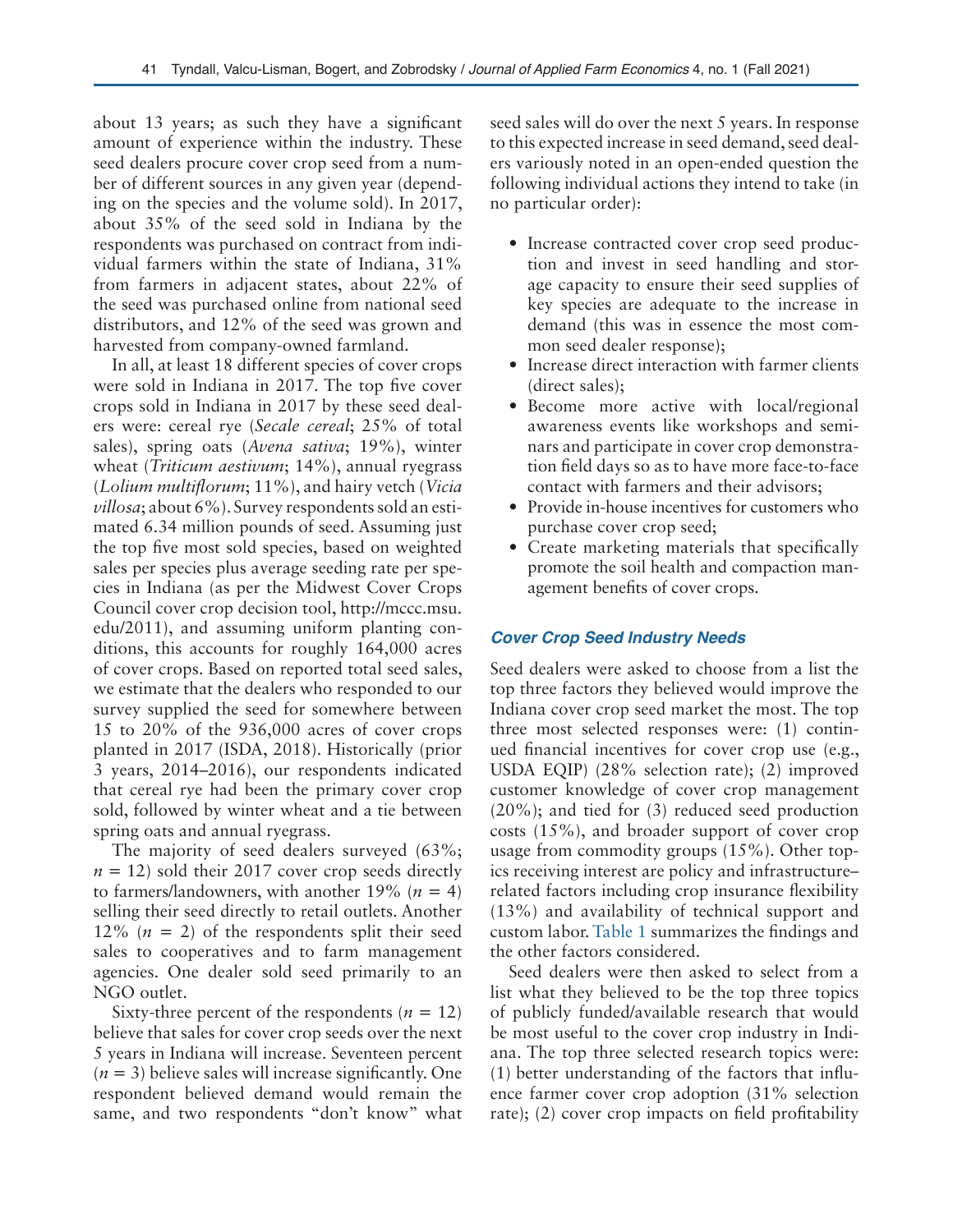Table 1. Factors that seed dealers believe would improve the Indiana cover crop seed market the most.  $N = 16$ ; 40 choices made.

| Factors that would improve the Indiana<br>cover crop seed market                                       | Percent<br>selected <sup>1</sup> |
|--------------------------------------------------------------------------------------------------------|----------------------------------|
| Financial incentives for farmers to<br>use cover crop (e.g., government<br>conservation program money) | 28%                              |
| Customer knowledge of cover crop<br>management                                                         | 20%                              |
| Reduced seed production costs                                                                          | 15%                              |
| Support of cover crop usage from<br>commodity groups                                                   | 15%                              |
| Crop insurance flexibility                                                                             | 13%                              |
| Technical support for farmers (for cover<br>crop establishment and management)                         | 8%                               |
| Availability of custom labor                                                                           | $3\%$                            |
| Seed availability for desired species                                                                  | $0\%$                            |
| Managing regional seed demand-supply<br>imbalance                                                      | $0\%$                            |

 $1$  Does not sum to 100%; respondents could select up to three responses.

(26%); and (3) understanding the long-term soil benefits of cover crops (25%). Table 2 summarizes the findings and the other factors considered. Other topics that received some interest were largely seed or seed mix related and included increased seed production (7%), seed germination (5%), seed purity (5%), and weed seed content (2%).

### *Seed Dealer Views on Farmer*  **Benefits and Barriers**

Seed companies were asked for their opinions regarding various field and farm benefits of cover crop adoption, and challenges that they see as the primary barriers to farmer adoption of cover crops. Regarding the benefits of cover crops, the respondents were asked to choose from a list the main three primary reasons why farmers use cover crops. Dealers selected as the most common reasons that farmers use cover crops: (1) improved overall soil health (23% selection rate); (2) erosion control  $(21\%)$ ; and  $(3)$  for long-term economic benefits (16%). Other noted factors included increased organic matter (9%), Table 2. Publicly funded/available research topics that seed dealers believe would be most useful to the Indiana cover crop seed industry.  $N = 16$ ; 41 choices made.

| Research topics                          | Percent<br>selected <sup>1</sup> |
|------------------------------------------|----------------------------------|
| Farmer cover crop adoption               | $31\%$                           |
| Cover crop impact on field profitability | 26%                              |
| Long-term soil benefits of cover crops   | $2.5\%$                          |
| Increasing seed production               | $7\%$                            |
| Seed germination                         | $5\%$                            |
| Seed purity                              | $5\%$                            |
| Noxious weed content                     | 2%                               |
| Breaking seed dormancy                   | $0\%$                            |
| Seed conditioning techniques             | $0\%$                            |
| Seed storage innovations                 | $0\%$                            |

 $1$  Does not sum to 100%; respondents could select up to three responses.

Table 3. Primary reasons why farmers use cover crops according to cover crop seed dealers.  $N = 16$ ; 43 choices selected.

| Reasons why farmers use cover crops | Percent<br>selected <sup>1</sup> |
|-------------------------------------|----------------------------------|
| Improved overall soil health        | 23%                              |
| Erosion control                     | 21%                              |
| Long-term economic benefits         | 16%                              |
| Increased organic matter            | 9%                               |
| Reduced compaction                  | 9%                               |
| Grazing opportunity                 | 7%                               |
| Weed control                        | 7%                               |
| Improved off farm water quality     | 5%                               |
| Better farm management              | 2%                               |
| Increased yields                    | $0\%$                            |

 $1$  Does not sum to 100%; respondents could select up to three responses.

reduced soil compaction (9%), grazing opportunity, and weed control. The one listed factor that involves a specifically off-farm benefit, off farm water quality improvement, had a selection rate of 5%. Table 3 summarizes the findings and the other factors considered.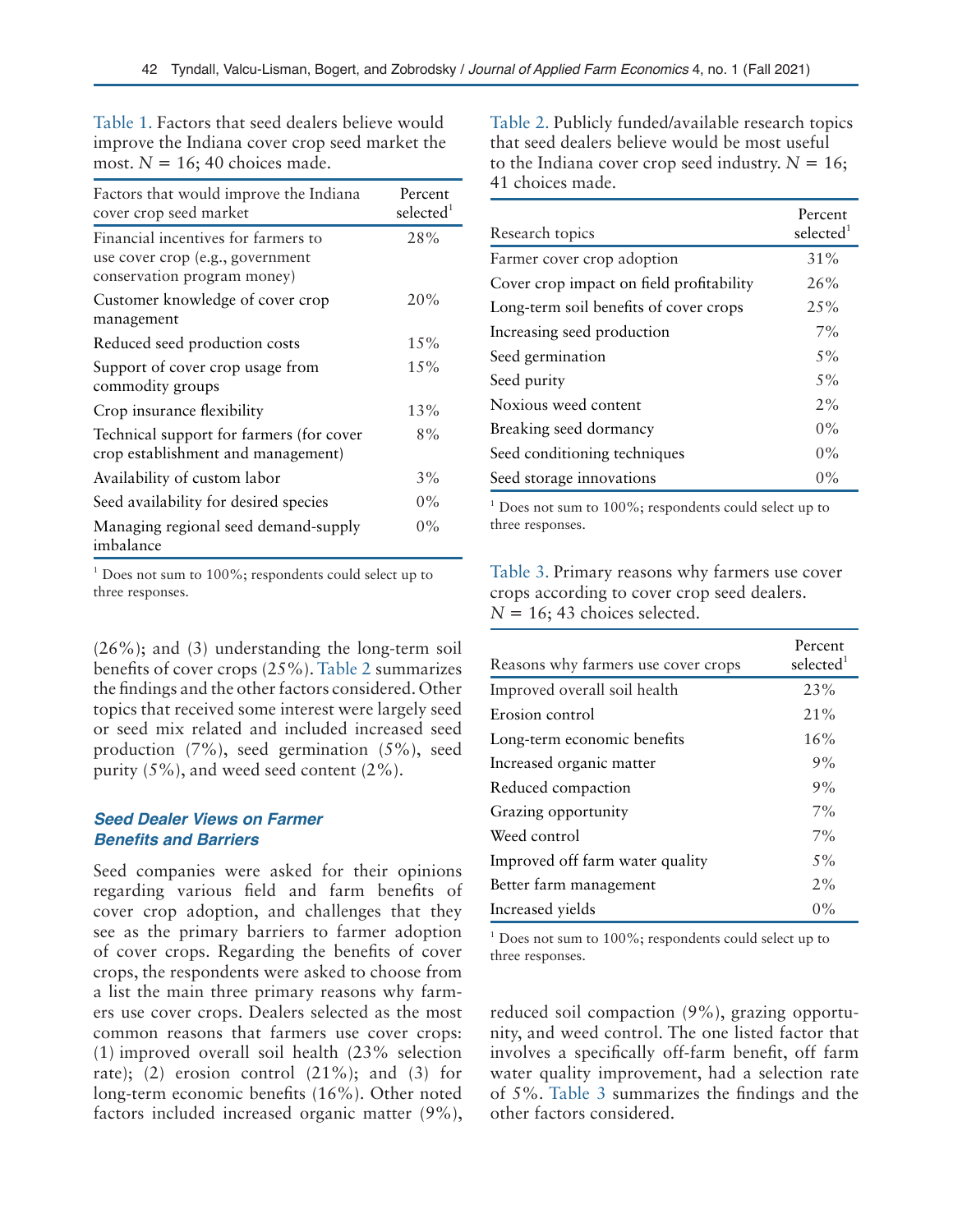Likewise, the respondents were asked to choose from a list what they believed to be the three primary barriers that farmers face relative to cover crop adoption. The top three selected factors were: (1) the cost of seed  $(25\%$  selection rate); (2) time and labor required for planting and increased management (20%); and tied for (3) determining the right cover crop species for their operation (12%) and the potential time-delayed planting of the following cash crop (12%). Other noted potential barriers to cover crop adoption included: no measurable economic returns when using cover crops (10%), cover crop may become a weed in the following season (10%), and the costs of planting and terminations are too high (7%). Table 4 summarizes the overall findings.

| Table 4. Barriers that seed dealers believe that |
|--------------------------------------------------|
| farmers face relative to cover crop adoption.    |
| $N = 16$ ; 41 choices made.                      |

| Barriers that farmers face relative to<br>cover crop adoption             | Percent<br>selected $^1$ |
|---------------------------------------------------------------------------|--------------------------|
| The cost of seeds                                                         | $2.5\%$                  |
| Time/labor required for planting and<br>increased management              | 20%                      |
| Figuring out the right cover crop<br>species for my operation             | 12%                      |
| Potential for delayed planting of the<br>following cash crop              | 12%                      |
| No measurable economic returns when<br>using cover crops                  | 10%                      |
| Cover crop might become a weed in<br>the following year                   | 10%                      |
| Cost of planting and managing cover<br>crops is too high                  | 7%                       |
| Insufficient farmer knowledge of cover<br>crop establishment/ termination | $5\%$                    |
| Cover crop seed availability                                              | 2%                       |
| Cover crops sometimes use too much<br>soil moisture                       | $0\%$                    |
| Yield reduction in the cash crop<br>following cover crop                  | $0\%$                    |
| Cover crops increase overall crop<br>production risk                      | $0\%$                    |

 $1$  Does not sum to 100%; respondents could select up to three responses.

## **DISCUSSION**

Cover crops are a heavily featured Best Management Practice in midwestern state-level nutrient reduction strategies (Christianson et al., 2018). Yet current levels of cover crop adoption in midwestern states lag well behind the scale of use that is recommended by these strategies (e.g., IDALS et al., 2017). If cover crop adoption is to increase to scales relevant to broad regional goals, coordinated investment in the social and market infrastructure that supports an expanding cover crop industry will be required (Runck et al., 2020). As such, the primary goal of this survey is to provide insights from the cover crop seed dealers who participated as to how the industry has responded to current seed markets and what they believe the future holds regarding cover crop seed demand. The majority of seed dealers who responded to this survey  $(63\%; n = 12)$  anticipate an increase in cover crop seed demand in Indiana over the next 5 years, and consequently about a third of the respondents listed various individual business decisions they intend to explore to better position themselves in the market.

One of the responses to this expected increase in seed demand that was noted by our survey respondents was to work directly with their seed growers and other suppliers to plan for an increased production of seed across desired species of cover crop. It is the opinion of the authors that a distinct challenge for seed dealers who wish to do this is the lack of key information to guide their demand projections. As noted in Longbucco and Porter (2019), farmers do not typically plan cover crop seed purchase via prepaid ordering the same way they plan for cash crop seed purchase. Likewise, there often is very limited information exchange with agencies such as the USDA Natural Resource Conservation Service regarding the county-level availability or scale of next season's cost-share program funding or new outreach initiatives that may influence conservation interest (Regional Seed Dealer 1, confidential personal communication, 2019). Seed companies tend to plan supply stocks simply based on sales from previous years, which does not allow for adjusting supplies relative to a potential increase in volume. Seed dealers are likewise at a supply disadvantage when there is interest in a new species of cover crop, when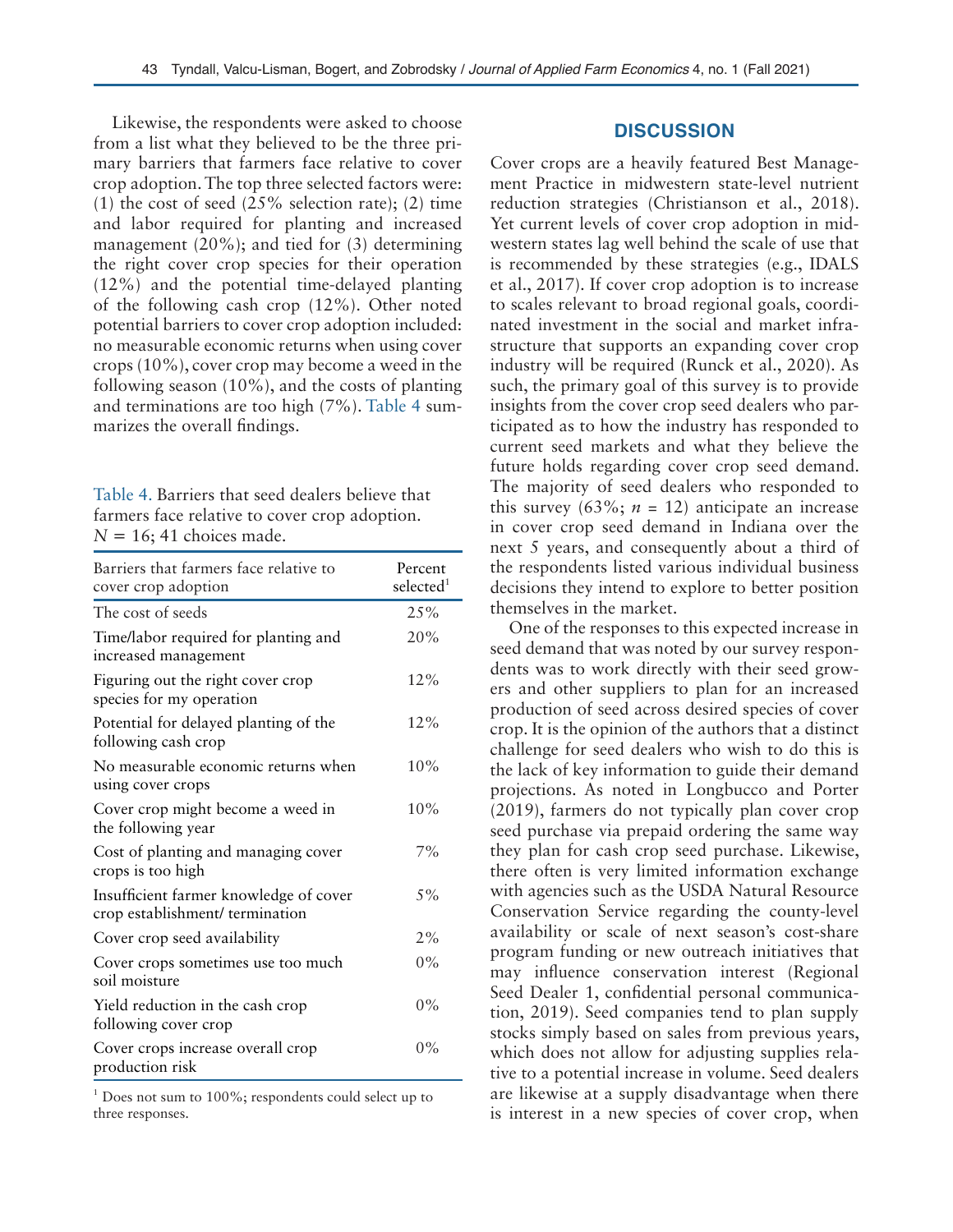the previous year's weather impacts seed yields, or when there is a change in cost-share payment and availability (Regional Seed Dealer 2, confidential personal communication, 2019). These confounding factors possibly help explain why short supply of cover crop seed has been a chronic issue in U.S. midwestern states (Brooks, 2019; Queck-Matzie, 2019; White, 2014). These factors are a challenge relative to farmers simply procuring appropriately sourced seed of the desired species, but also relative to the absolute cost of available seeds. Bergtold et al. (2019) observed that because purchasing cover crop seed is an annual event, if the cost is too high or volatile, farmers may seek more stable alternatives or reject conservation altogether.

Respondents to the survey stated that to better handle an increased volume of sales and seed, they would look to invest in expanding or improving the seed handling and storage capacity of their facilities. Expanded or updated onsite infrastructure can help seed companies manage variable and often uncertain demand conditions as most cover crop seeds can remain viable for 3–5 years with appropriate storage facilities and controlled conditions (McLeod, 1982; Roos, 1986). Uncertainty in seed demand, however, adds risk to this type of investment. If cover crop seeds need to be stored for sale in subsequent years because of mismatched supply and demand, there can be opportunity costs associated with available storage space if the cover crop seed has a lower value than other seeds sold (Larson, 2019). Enhancing facility capacity and increasing seed procurement arrangements are related issues and are, as noted prior, impeded by lack of key information to guide demand projections. This suggests that stakeholders such as government agencies (e.g., USDA NRCS), industry groups, NGOs, and seed dealers and allied industry partners should actively seek out ways to foster more communication.

Another idea that seed dealers mentioned in the survey is that they can become involved in direct marketing events such as field days and on-farm demonstration events. Demonstration via field days as outreach has long been recognized as a way for extension and technical advisors to network with partners, stakeholders, and potential clients/ customers while "selling" ideas, techniques, and products (Dromgoole et al., 2018; Maddy et al., 2015). Demonstration of cover crops on working

farms can be useful for displaying or observing longer-term emergent qualities of continued cover crop use such as improved soil tilth, or reduced erosion, as well as pragmatic decisions such as requirements for use, timing of seeding, and cover species options (Singh et al., 2018). Likewise, seed dealers and other sales-oriented entities play important roles in extending advice and guidance directly to farmers (e.g., Houser et al., 2019; Prokopy et al., 2014). As such, seed dealers may well create their own outreach and educational materials promoting certain benefits of the cover crops they wish to sell, thus perhaps having some influence and perhaps a modicum of predictability on the seeds that will be demanded in the future.

In this survey cover crop seed dealers were asked to identify various factors they believe would benefit the cover crop seed industry the most, research topics that would be most beneficial to the industry, reasons they believe farmers adopt cover crops, and what they believe to be the primary barriers to adoption. Perhaps not surprisingly, there appear to be a number of overlapping and complementary opinions, all of which provide insight into how the cover crop seed industry might manage uncertainty in navigating increased seed demand.

The primary factor that would benefit the seed industry noted by respondents to this survey is the availability of financial incentives to farmers to facilitate cover crop adoption. The added direct and labor cost of establishing and terminating cover crops is routinely noted in supporting literature as a primary barrier to adoption (Bergtold et al., 2019; Myers & Watts, 2015; Roesch-McNally et al., 2017). Offsetting or reducing this cost constraint to farmers and landowners is one of the primary goals of conservation cost-share programs (Reimer et al., 2018). Some studies have noted that incentive payments can be very influential in the initial decision to use conservation practices in general (e.g., Reimer et al., 2012) and cover crops specifically (Roesch-McNally et al., 2017). These payments can also be important relative to long-term continued use or maintenance of conservation practices including cover crops, because private benefits of adoption tend to emerge slowly over time, and the practice may therefore have (or appear to have) high upfront costs relative to benefits (Bowman & Lynch, 2019).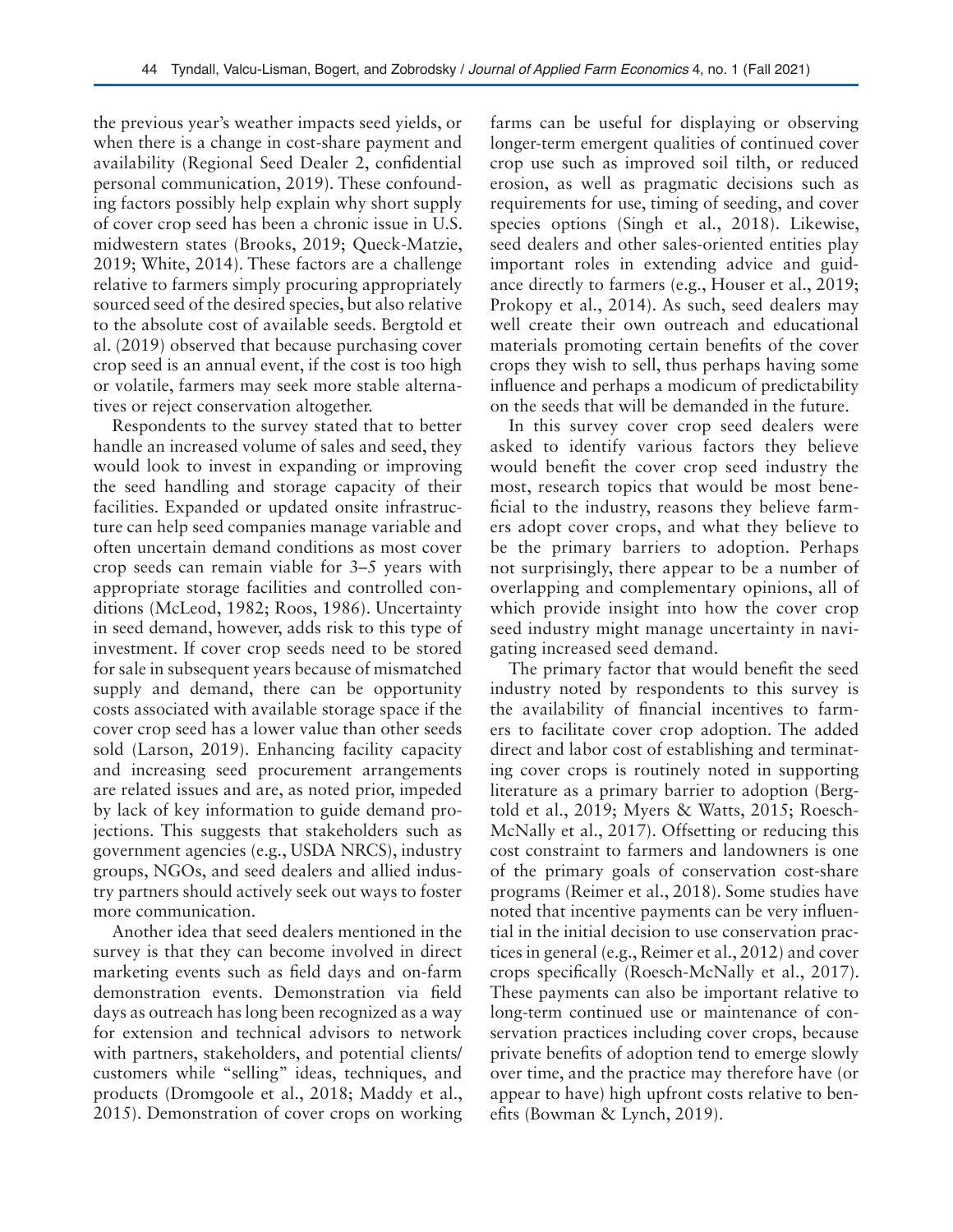A number of sources provide farmers with financial incentives for cover crop use in the United States. Cover crop incentive payments are often available through state agencies typically in partnership with local soil and water conservation districts (ISDA, 2021). From federal sources, the two primary cost-share programs available to farmers based on total expenditures are the USDA Natural Resource Conservation Service's Environmental Quality Incentive Program or EQIP (Sawadgo et al., 2019) and to a lesser degree, the Conservation Stewardship Program (CSP). Relative to cover crops, a challenge of these incentive programs is consistency. The scale of payments and program parameters of these two programs vary from state to state and year to year (Meyers et al., 2019). In most cases neither EQIP nor CSP payments cover the full private costs of establishing and terminating cover crops (Meyers et al., 2019; Roley et al., 2016). EQIP cover crop payments per acre in Indiana have changed every year since 2015. Beyond offsetting direct cover crop costs, conservation programs help provide the technical advice that seed dealers in our survey believe is needed to increase farmer knowledge relative to cover crop establishment and management, thus reducing the perceived risk of managing farm fields with cover crops, and in some cases lowering overall cover crop costs or preventing additional mismanagement costs (Dunn et al., 2016; Roesch-McNally et al., 2017).

Seed dealers also noted in the survey that keeping the costs of seed production low is an important factor. Cover crop seed production is done on a very small scale relative to cash crop seed production and tends to be a side business for farmers who grow seed (Gross, 2011; Runck et al., 2020). As such, managing costs of production via capital investment can be particularly risky. There are a number of uncertain cover crop seed production factors that can increase the costs of production. The timing of cover crop seed production is often complicated by weather and the needs of the primary cash crop system. Additionally, as with any crop grown for salable volume, production inputs such as fertilization and pest management are utilized, and opportunity costs associated with alternative land use opportunities exist; all of these costs can vary annually. Harvest equipment is also required and equipment needs

are often complicated when the seed of multiple cover crop species is being harvested. Small crop industries tend to have less information, production support, services, and infrastructure that can be utilized to manage production and financial risk (Bower, 2019; Longbucco & Porter, 2019). When production costs increase, these increases are more readily passed on to the end users, and in this case will increase the price of cover crop seed to dealers and then to farmers.

Dealers also indicated in the survey they would like to see more support or encouragement from commodity groups for cover crop adoption. This aspect may become more important over time because as Carlisle et al. (2019) discuss, significant private investment in infrastructure for seed production support and services will be required and commodity or industry groups are often well positioned to provide this, particularly in partnership with NGOs and governmental entities. Furthermore, direct industry participation ties into new policy models that view agricultural extension as a process that necessarily involves all relevant end users including supply chain representatives (Rose et al., 2019). In practice, commodity group involvement in public-private partnerships that are centered on watershed-scale conservation efforts is evident in large-scale cover crop demonstration and research projects in northeastern Indiana (e.g., Hallett et al., 2017).

In the survey, seed dealers weighed in on desired research topics that they believe would benefit the cover crop seed industry and farmers alike. The primary research topic noted by survey respondents was related to farmer adoption of cover crops. Other key research topics that seed dealers noted in the survey are centered on better understanding field-level financial benefits and the underlying beneficial soil dynamics that dealers believe are the primary motivating factors for farmer adoption and long-term use of cover crops.

Like the seed dealers who responded to the survey, most researchers who conduct conservation adoption research conclude that more research is required so as to better understand the decision process and informational needs of farmers and other stakeholders (Prokopy et al., 2019). Based on conservation meta-analyses, the factors that influence farmer adoption of cover crops (and other conservation practices) are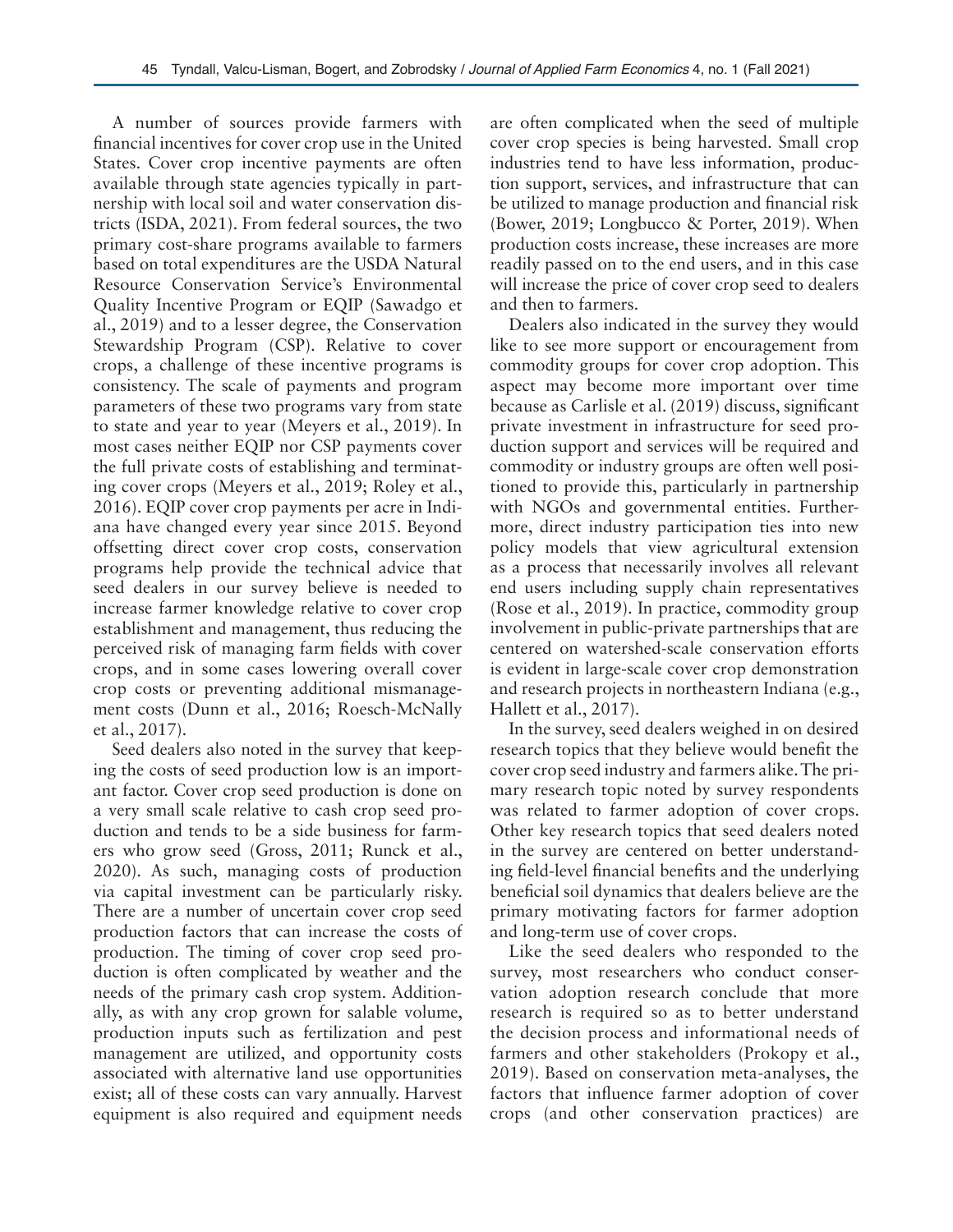decidedly complex and involve more than just financial concerns, though cost as well as time/ labor constraints appear universal (e.g., Liu et al., 2018; Prokopy et al., 2019). The utility of research regarding farmer decision making and conservation adoption is myriad. Extension and outreach professionals often point out that understanding specific farmer motivations and concerns (for example about cost, profitability, risk, stewardship) and the more nuanced factors such as beliefs and attitudes about conservation is critical information for framing extension programming and targeting outreach to best address specific as well as general issues alike (Arbuckle et al., 2017; Daloğlu et al., 2014; Jennings et al., 2012).

Research studies that reveal key financial implications of cover crop usage are in demand not just by the seed dealers who participated in this research, but also by farmers broadly speaking and can be critical to the initial adoption of cover crops and their prolonged use (Roesch-McNally et al., 2017). Yet translating field-level benefits associated with the use of cover crops into financial outcomes is a complex analysis. This is because field-level benefits associated with soil health or field management are complex in space and time and often difficult to define, isolate, measure, track, and monetize (Bergtold et al., 2019). Part of the challenge is that benefits are a function of emergent biophysical and microbial interactions within the soil that may take years to manifest or may be most noticeable in extreme situations such as drought or on highly erodible land. Additionally, the level of benefit changes based on field conditions or commodity market trends (Snapp et al., 2005). Nevertheless, there are research techniques that provide insight into the potential whole field benefits that farmers and landowners may variously experience while using cover crops (Bergtold et al., 2019; Plastina et al., 2018; Thompson et al., 2020).

As noted, important to exploring the financial effects of cover crops is understanding the underlying biophysical soil-process dynamics. The seed dealers in this study appear to recognize this research topic as being equally important as financial assessment. Additionally, because many of the field-level benefits that may accrue to a cover cropped farm field are due to emergent soil physico-chemical processes and dynamics

associated with long-term use of cover, this type of research can help guide financial incentive– based policy mechanisms that foster a longerterm perspective on cover crop usage (Bowman & Lynch, 2019; Roesch-McNally et al., 2017).

Finally, the seed dealers in this study weighed in on what they believe are the primary reasons farmers adopt cover crops and the primary barriers to adoption. Primary reasons for farmer adoption are field-level soil health and reduced erosion outcomes that farmers directly and/or indirectly benefit from in both the short- and longterm. This finding parallels how the USDA NRCS changed their policy and programming in 2012 to promote a Soil Health Initiative that is centered on farmer education regarding practices (such as cover crops) that promote key aspects of soil health so as to sustain productive soils, maintain crop yield, and minimize cash crop management costs (Roesch-McNally et al., 2018). Interestingly, these seed dealers did not overwhelmingly believe that the off-farm benefit of water quality improvement was particularly important to farmers. This finding that private benefits outweigh public benefits as a motivating factor parallels findings from farmer-oriented studies of conservation actions (e.g., Zimmerman et al., 2019). Regarding perceived barriers to cover crop usage, seed dealers identified in the survey two primary issues that are related to the various factors they believe would improve the cover crop seed market and are pragmatic in nature: the cost of seed and the amount of time and labor required for planting and increased management.

#### **CONCLUSIONS**

Seed dealers play a unique role in vegetationbased conservation practices such as cover crops, not just because they are often trusted facilitators and arbiters of information and guidance (e.g., Prokopy et al., 2014), but also because their business actions can strongly influence available conservation opportunities, management options, and direct cost to farmers. The respondents to this survey offered their opinions regarding a number of issues that would help their business viability in a sustainable way while promoting farmer adoption of cover crops and their long-term commitment to the practice.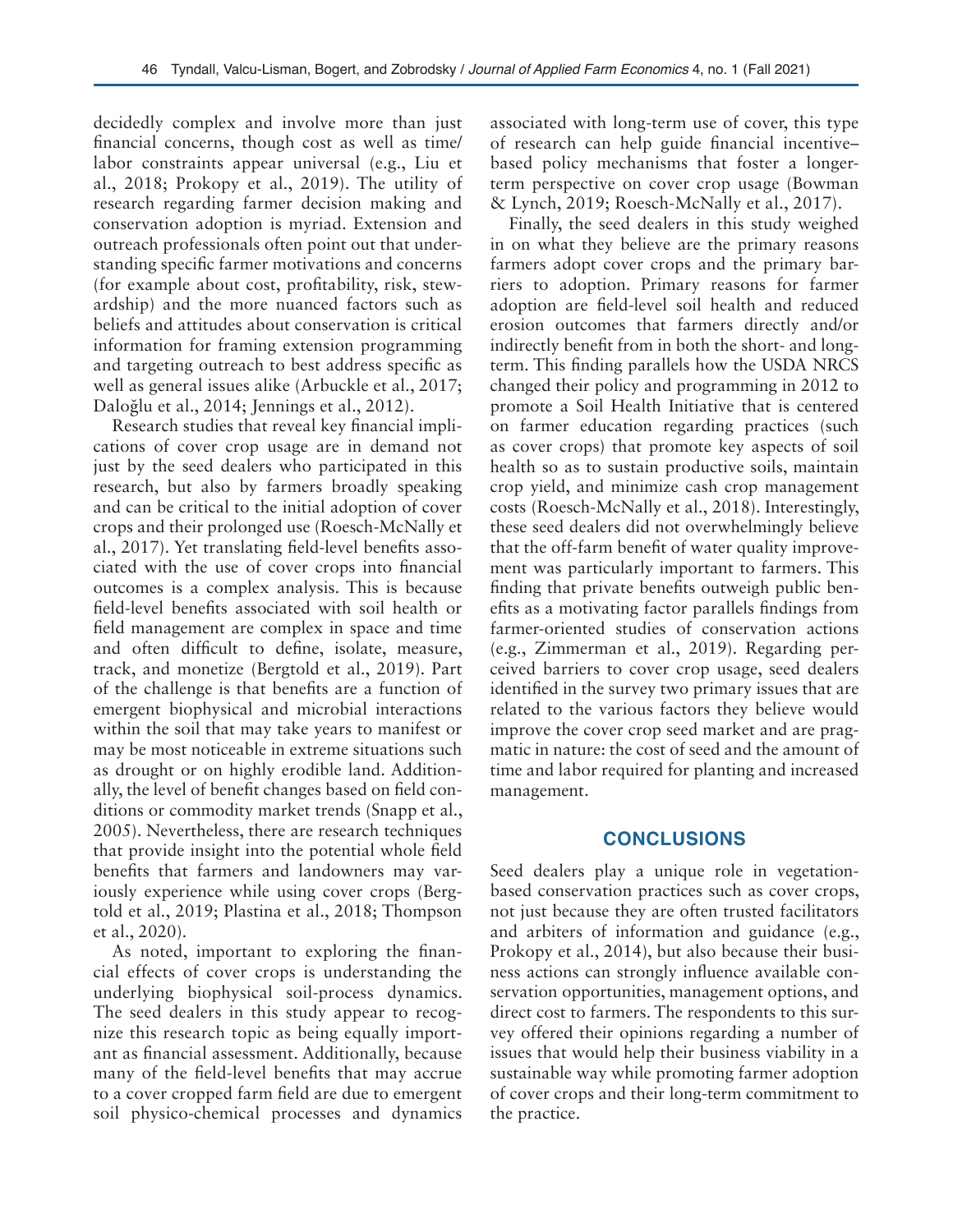This research points to ways that a number of interconnecting facets can come together so as to benefit all partners in conservation broadly speaking, and with regard to cover crops specifically. The better communication and connection that seed dealers have with entities that can help forecast seed demand and informational needs regarding species and management options (e.g., NRCS) will better position seed dealers to work with seed-producing farmers and other modes of seed supply, plan capital investment for infrastructural enhancement and outreach programming, and broadly endeavor to keep the cost of cover crops seed as low as the market will allow. Furthermore, the more informed and connected seed dealers are with industry partners (e.g., conservation agencies, seed producers, farmers, professional outreach entities), the better they in turn can help facilitate conservation interest and use of existing incentive funding, but also guide future funding needs, opportunities, and support the consistency of cover crop usage.

Regarding beneficial research, as noted in Groff (2015) it is difficult for cover crop seed companies to balance the business and capital needs of their retail or wholesale enterprise while at the same time investing in research that broadly promotes the use of cover crops. Rather, the insights of seed dealers such as those presented in this research can help support evolving research agendas and guide investment needs and partner opportunities. Because there is remedial immediacy in conservation needs in the U.S. Midwest, and there are expectations that seed demand will increase in the short run, it is important that investment and research integrate synergistic relationships as articulated above, for example understanding farmer conservation motivations, quantifying field-level financial benefits and the emergent soil dynamics that underlie them, and creating market and industry infrastructure that broadly supports expanded use of cover crops.

# **ACKNOWLEDGMENTS**

We thank the leadership of Jennifer Tank, University of Notre Dame and Todd Royer, Indiana University as part of the Indiana Watershed Initiative, and we thank the Walton Family Foundation for funding this project.

### **NOTE**

1. The 2017 USDA Census of Agriculture questionnaire defined cover crops by asking respondents, "During 2017, considering the cropland acres on this operation, how many acres were planted to a cover crop? (Cover crops are planted primarily for managing soil fertility, soil quality, and controlling weeds, pests, and diseases.) Exclude CRP" (Appendix B, p. B-30).

### **REFERENCES**

- Arbuckle, J. G., Tyndall, J. C., Morton, L. W., & Hobbs, J. (2017). Climate change typologies and audience segmentation among Corn Belt farmers. *Journal of Soil and Water Conservation*, *72*(3), 205–214.
- Bergtold, J. S., Ramsey, S., Maddy, L., & Williams, J. R. (2019). A review of economic considerations for cover crops as a conservation practice. *Renewable Agriculture and Food Systems*, *34*(1), 62–76.
- Blanco-Canqui, H. (2018). Cover crops and water quality. *Agronomy Journal*, *110*(5), 1633–1647.
- Blanco-Canqui, H., Shapiro, C. A., Wortmann, C. S., Drijber, R. A., Mamo, M., Shaver, T. M., & Ferguson, R. B. (2013). Soil organic carbon: The value to soil properties. *Journal of Soil and Water Conservation*, *68*(5), 129A–134A.
- Bower, A. (2019, September 20). Regrowing the small grains industry. *Practical Farmers of Iowa*. [https://](https://practicalfarmers.org/2019/09/re-growing-the-small-grains-economy/) [practicalfarmers.org/2019/09/re-growing-the-small](https://practicalfarmers.org/2019/09/re-growing-the-small-grains-economy/) [-grains-economy/](https://practicalfarmers.org/2019/09/re-growing-the-small-grains-economy/). Last accessed February 24, 2021.
- Bowman, M., & Lynch, L. (2019). Government programs that support farmer adoption of soil health practices. *Choices*, *34*(2), 1–8.
- Bravard, E. E. (2021). Application of multi-state financial data for use with the USDA Agricultural Conservation Planning Framework. MS thesis, Iowa State University.
- Brooks, R. (2019, June 26). Lack of cover crop seed adds stress to farmers' season. *Farm Journal's AgPro*. [https://www.proag.com/news/lack-of-cover-crop](https://www.proag.com/news/lack-of-cover-crop-seed-adds-stress-to-farmers-season/) [-seed-adds-stress-to-farmers-season/](https://www.proag.com/news/lack-of-cover-crop-seed-adds-stress-to-farmers-season/). Last accessed February 24, 2021.
- Carlisle, L., de Wit, M. M., DeLonge, M. S., Calo, A., Getz, C., Ory, J., Munden-Dixon, K., Galt, R., Melone, B., Knox, R., & Iles, A. (2019). Securing the future of US agriculture: The case for investing in new entry sustainable farmers. *Elementa Science of the Anthropocene*, *7*(1).
- Chatterjee, A., & Clay, D. E. (2016). Cover crops' impacts on nitrogen scavenging, nitrous oxide emissions, nitrogen fertilizer replacement, erosion, and soil health. *Soil Fertility Management in Agroecosystems* 76–89.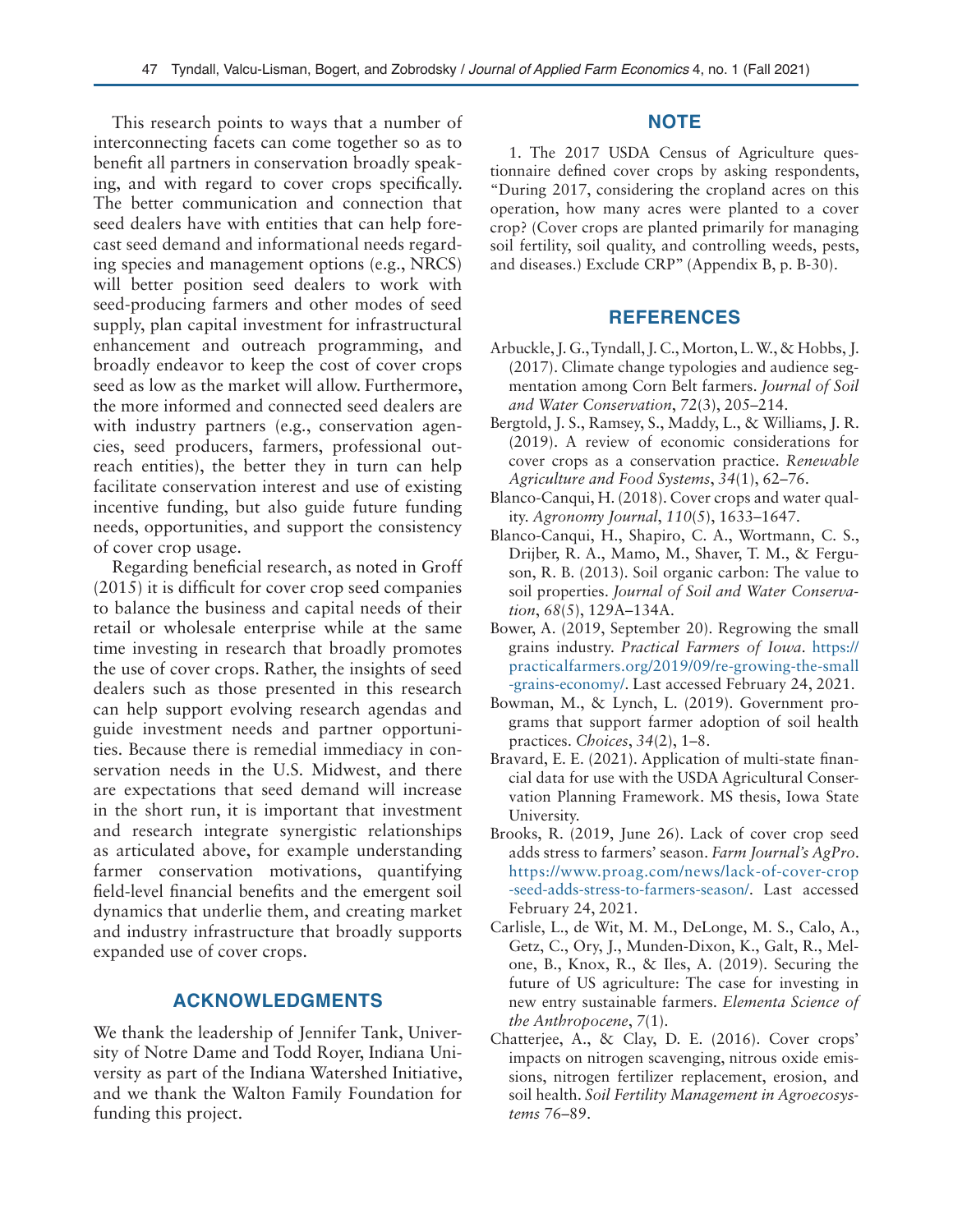- Christianson, R., Christianson, L., Wong, C., Helmers, M., McIsaac, G., Mulla, D., & McDonald, M. (2018). Beyond the nutrient strategies: Common ground to accelerate agricultural water quality improvement in the upper Midwest. *Journal of Environmental Management*, *206*, 1072–1080.
- Clark, A. (Ed.). (2008). *Managing cover crops profitably*. Diane Publishing.
- CTIC. (2017). Report of the 2016–17 National Cover Crop Survey. Joint publication of the Conservation Technology Information Center, the North Central Region Sustainable Agriculture Research and Education Program, and the American Seed Trade Association.
- Daloğlu, I., Nassauer, J. I., Riolo, R. L., & Scavia, D. (2014). Development of a farmer typology of agricultural conservation behavior in the American Corn Belt. *Agricultural Systems*, *129*, 93–102.
- Daryanto, S., Fu, B., Wang, L., Jacinthe, P. A., & Zhao, W. (2018). Quantitative synthesis on the ecosystem services of cover crops. *Earth-Science Reviews*, *185*, 357–373.
- Dillman, D., Smyth, J., & Christian, L. (2009). *Internet, mail, and mixed-mode surveys: The tailored design method*. Wiley.
- Dromgoole, D. A., Nusser, D., Ott, J. P., Dewald, S., Gottwald, K., & Payne, M. (2018). Result demonstrations: A method that works. [https://agrilife.org](https://agrilife.org/od/files/2018/06/Next-Step-to-Success-Blog-3.pdf) [/od/files/2018/06/Next-Step-to-Success-Blog-3.pdf.](https://agrilife.org/od/files/2018/06/Next-Step-to-Success-Blog-3.pdf) Last accessed February 24, 2021.
- Dunn, M., Ulrich-Schad, J. D., Prokopy, L. S., Myers, R. L., Watts, C. R., & Scanlon, K. (2016). Perceptions and use of covercrops among early adopters: Findings from a national survey. *Journal of Soil and Water Conservation*, *71*(1), 29–40.
- Groff, S. (2015). The past, present, and future of the cover crop industry. *Journal of Soil and Water Conservation*, *70*(6), 130A–133A.
- Gross, P. (2011, April 28). Growing cover crop as a new farm enterprise. Michigan State University Extension. [https://www.canr.msu.edu/news/growing\\_cover](https://www.canr.msu.edu/news/growing_cover_crop_seed_as_a_new_farm_enterprise) [\\_crop\\_seed\\_as\\_a\\_new\\_farm\\_enterprise.](https://www.canr.msu.edu/news/growing_cover_crop_seed_as_a_new_farm_enterprise) Last accessed February 24, 2021.
- Hallett, L. M., Morelli, T. L., Gerber, L. R., Moritz, M. A., Schwartz, M. W., Stephenson, N. L., . . . & Woodhouse, C. A. (2017). Navigating translational ecology: Creating opportunities for scientist participation. *Frontiers in Ecology and the Environment*, *15*(10), 578–586.
- Hanrahan, B. R., Tank, J. L., Christopher, S. F., Mahl, U. H., Trentman, M. T., & Royer, T. V. (2018). Winter cover crops reduce nitrate loss in an agricultural watershed in the central US. *Agriculture, Ecosystems & Environment*, *265*, 513–523.
- Houser, M., Marquart-Pyatt, S. T., Denny, R. C., Reimer, A., & Stuart, D. (2019). Farmers, information, and nutrient management in the US Midwest. *Journal of Soil and Water Conservation*, *74*(3), 269–280.
- Indiana State Department of Agriculture (ISDA). (2018). Indiana cover crop and Tillage Transect Data. Online at: <https://www.in.gov/isda/2383.htm>. Last accessed August 1, 2021.
- Indiana State Department of Agriculture (ISDA). (2021). Cover crop Premium Discount Program. Online at: [https://www.in.gov/isda/divisions/soil-conservation](https://www.in.gov/isda/divisions/soil-conservation/cover-crop-premium-discount-program/) [/cover-crop-premium-discount-program/.](https://www.in.gov/isda/divisions/soil-conservation/cover-crop-premium-discount-program/) Last accessed August 1, 2021.
- Iowa Department of Agriculture and Land Stewardship, Iowa Department of Natural Resources, and Iowa State College of Agriculture and Life Sciences (IDALS et al.). (2017). Iowa nutrient reduction strategy: 2016–2017 executive summary. Iowa State University. [www.nutrientstrategy.iastate.edu/sites/default/files](http://www.nutrientstrategy.iastate.edu/sites/default/files/documents/2017%20INRS%20Complete_Revised%202017_12_11.pdf) [/documents/2017%20INRS%20Complete\\_Revised](http://www.nutrientstrategy.iastate.edu/sites/default/files/documents/2017%20INRS%20Complete_Revised%202017_12_11.pdf) [%202017\\_12\\_11.pdf.](http://www.nutrientstrategy.iastate.edu/sites/default/files/documents/2017%20INRS%20Complete_Revised%202017_12_11.pdf) Last accessed February 24, 2021.
- Jennings, G. D., Hoag, D. L. K., McFarland, M. L., & Osmond, D. L. (2012). Outreach Education and Technical Assistance: National Institute of Food and Agriculture—Conservation Effects Assessment Project. *How to build better agricultural conservation programs to protect water quality: The National Institute of Food and Agriculture–Conservation Effects Assessment Project experience. Chp*, 138–150.
- Larson, Z. 2019. *Where does my cover crop come from?* Penn State University Extension.
- Lawrence, J., & Benning, J. (2019). *Reducing nutrient loss: Science shows what works*. Iowa State University, Extension & Outreach. SP 435A.
- Lira, S. M., & Tyner, W. E. (2018). Patterns of cover crop use, adoption, and impacts among Indiana farmers. *Journal of Crop Improvement*, *32*(3), 373–386.
- Liu, T., Bruins, R. J., & Heberling, M. T. (2018). Factors influencing farmers' adoption of best management practices: A review and synthesis. *Sustainability*, *10*(2), 432.
- Longbucco, N., & Porter, C. (2019). *An Iowa raised cover crop supply: Opportunities and challenges.* Cedar River Watershed Coalition. [https://www.iihr.uiowa](https://www.iihr.uiowa.edu/cedarriverwatershed/files/2019/02/GrowingConservationInfrastructure.pdf) [.edu/cedarriverwatershed/files/2019/02/Growing](https://www.iihr.uiowa.edu/cedarriverwatershed/files/2019/02/GrowingConservationInfrastructure.pdf) [ConservationInfrastructure.pdf.](https://www.iihr.uiowa.edu/cedarriverwatershed/files/2019/02/GrowingConservationInfrastructure.pdf) Last accessed February 24, 2021.
- Maddy, B., Gerber, C. K., & Hillger, D. (2015). Planning and conducting field demonstration tours. *Journal of Extension*, *53*(5), n5.
- McLeod, E. (1982). *Feed the soil*. Organic Agriculture Research Institute.